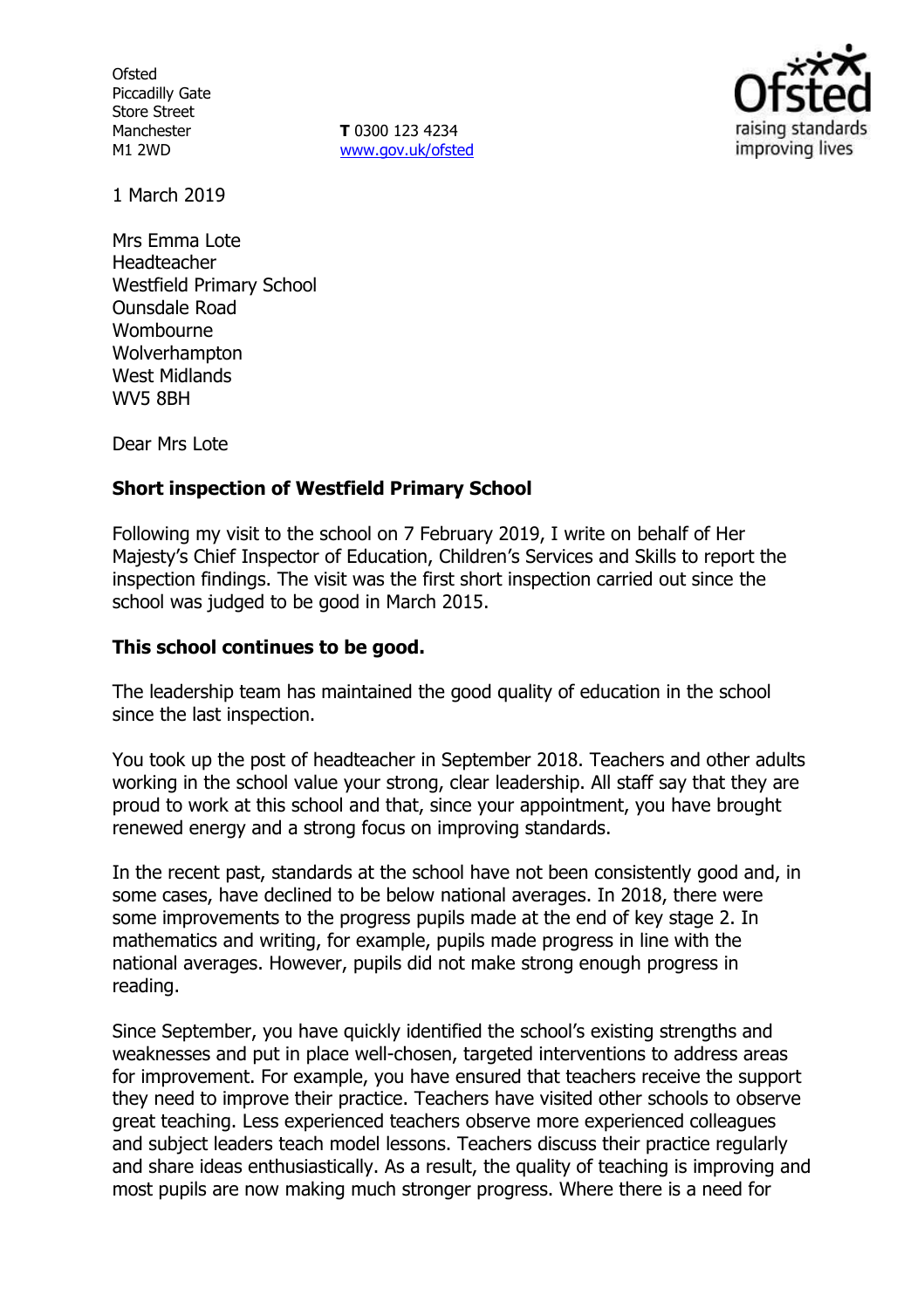

further improvement, leaders provide effective support and challenge for teachers. For example, there is still a need for all teachers to have the highest expectations so that more pupils achieve at the higher standard in reading, writing and mathematics by the end of each key stage.

Staff at all levels say that their well-being is considered, which helps them achieve a good work-life balance and helps the school to retain good teachers. Staff especially appreciate the 'well-being day' they can take to spend time with their families.

Pupils are happy, confident and lively. They are keen to learn and talk excitedly about their lessons. Their enthusiasm for reading is infectious and they encourage each other to read more and more.

There is a calm, orderly atmosphere in school and pupils behave well. Pupils take on roles of responsibility, such as prefects and school council representatives. The school council has had a tangible impact on the lives of pupils. Its members have used their influence to redesign the library and other facilities. As a result of their work, the dining hall now has circular tables so that pupils can chat to their friends over lunch more easily.

Pupils have a clear understanding about democracy and fairness. In lessons, they learn about different faiths and how to stay safe online. Pupils enjoy a wide range of after-school clubs, such as street dance in the purpose-built dance studio, gymnastics, cross-country running and Christmas stitching.

The environment is engaging and welcoming. In the early years, children enjoy inviting and well-organised indoor and outdoor spaces. Classroom and corridor displays bring learning to life, such as poppies commemorating Armistice Day and celebrations of other cultures and faiths. Pupils make full use of the outdoor space through the 'forest schools' approach to outdoor learning.

Parents are overwhelmingly positive about the school. The majority of parents say that they find you and other staff welcoming and approachable. As headteacher, you are always available to talk to them. As one parent said, 'My child is very happy here. I couldn't ask for more.' This was representative of many parents' views. Some parents, however, would like more information about their child's progress.

Together with other leaders, you have started to review the curriculum to ensure that pupils learn the knowledge and skills they need, while developing the language and vocabulary to express their learning more effectively. The school has achieved many awards, such as Arts Mark, Science Mark and Dyslexia-Friendly status. The recent developments in the teaching of writing are already showing an impact on pupils' increasingly sophisticated vocabulary.

Across the leadership team, there is now a commitment to improvement and a strong focus on achieving improved outcomes for pupils. Leaders at all levels are well developed in their roles. They monitor and evaluate effectively the impact of teaching and interventions. They play a key role in improving the quality of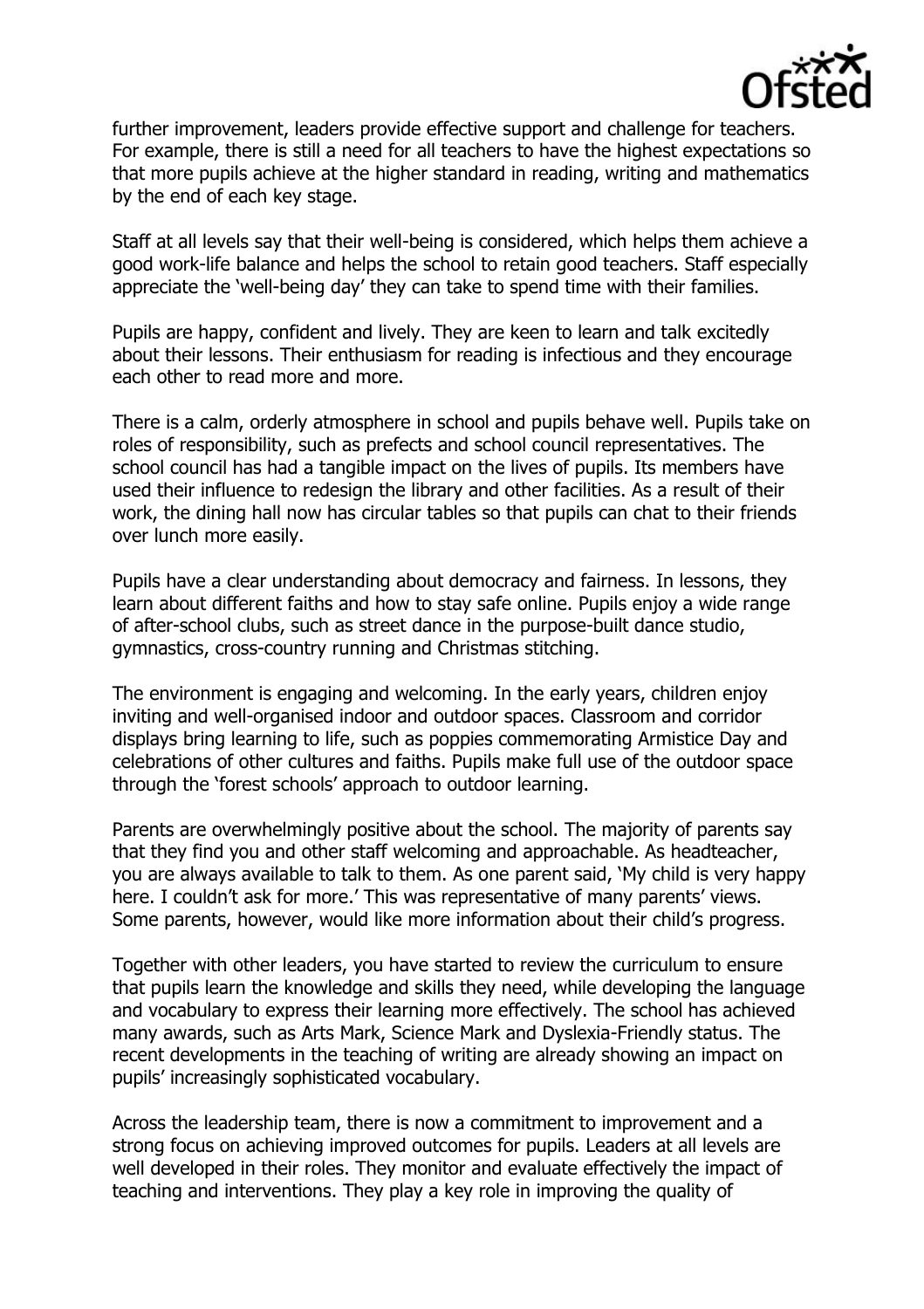

teaching, supporting colleagues well to improve their practice.

The governing body increasingly holds leaders to account for the impact of their work. Governors acknowledge that it would be beneficial to have their own action plan running alongside the school development plan to ensure that their skills are strengthened, supporting school improvement further.

Leaders' work to tackle the areas for improvement from the last inspection report is ongoing. Disadvantaged pupils currently in school are now making better progress. However, in 2018, disadvantaged pupils did not make strong enough progress. No disadvantaged pupils achieved the higher standard at key stage 2 in reading, writing and mathematics. Added to this, the most able pupils did not make as much progress as other pupils nationally in reading in 2018. While pupils' attainment at the end of key stage 2 in mathematics has kept pace with the national average, pupils' attainment in reading has declined year-on-year for the last three years.

However, together with other leaders, you recognise these shortcomings and are addressing them with robust action plans. Current assessment information and work in pupils' books shows that pupils are now making much better progress. In the majority of classes, teachers are increasingly setting work at the appropriate level and providing more challenge.

## **Safeguarding is effective.**

The leadership team has ensured that all safeguarding arrangements are fit for purpose. Staff receive regular training and updates about statutory guidance. Teachers and other staff are aware of the risks to children and the signs of abuse or neglect. They raise concerns readily with senior leaders, who ensure that these are followed up. Records show that referrals and actions are tracked and monitored robustly.

# **Inspection findings**

- At the start of the day, we agreed that, on the basis of the school's recent performance, the areas of focus for the inspection would be:
	- what actions are leaders taking to improve outcomes for disadvantaged pupils and what has been the impact so far?
	- how effectively do leaders ensure that all teachers have high enough expectations of what pupils can achieve in reading and writing?
	- how effectively do leaders ensure that pupils with special educational needs and/or disabilities (SEND) are well supported to make good progress?
- In 2018, disadvantaged pupils did not make as much progress in reading, writing or mathematics as other pupils in school or other pupils nationally. In the previous academic year, disadvantaged pupils were also absent from school more frequently than other pupils.
- Work in pupils' books shows that disadvantaged pupils currently in school are making much better progress as a result of leaders' actions. You have identified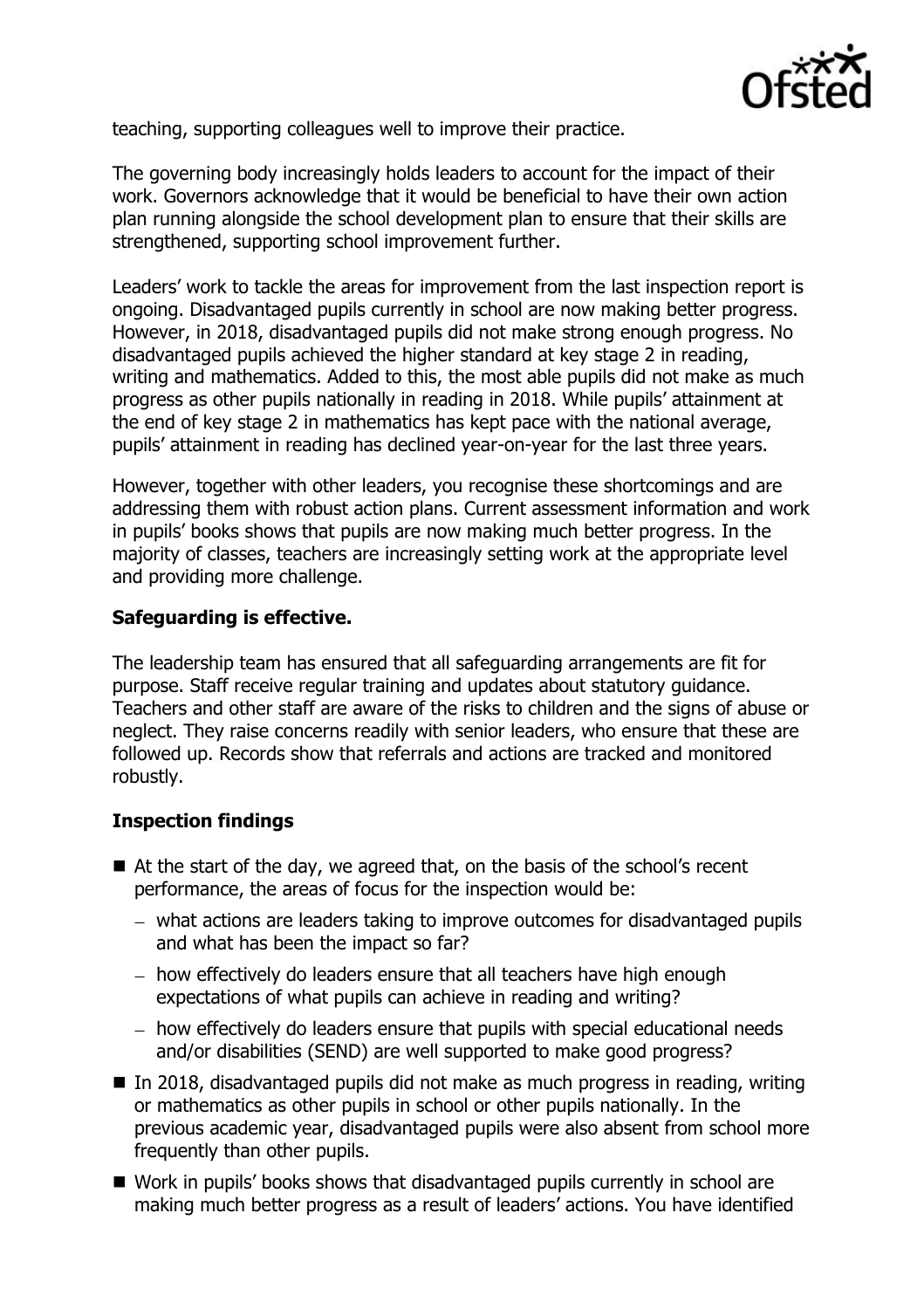

the barriers to pupils' learning and have put in place carefully targeted interventions to address pupils' specific needs. Recently introduced interventions, such as new approaches to teaching phonics, writing and mathematics, are evaluated rigorously and are starting to show a marked improvement in pupils' work.

- Disadvantaged pupils' attendance has improved and is now broadly in line with that of other pupils in school and the national average. This is in part because pupils enjoy learning so much now that they make sure that their parents bring them to school regularly. You have also ensured that more support is available in school to help pupils and families who are facing challenges.
- $\blacksquare$  In the past, too few pupils have achieved at the higher standard by the end of key stages 1 and 2 in reading, writing and mathematics. By the end of key stage 2 in 2018, pupils' progress was below the national average in reading and, although progress in writing and mathematics was slightly better, it was still only broadly in line with the national average. In many cases in the past, boys have not achieved as well as girls, particularly in reading and writing.
- There is now a love of reading throughout the school and reading has a high profile. Pupils are involved in designing the book corners in their own classrooms and choosing new books for the library. Many pupils read fluently and with good intonation and they are making better progress. They read often and compete to read as many books as possible and to complete challenges online.
- You have focused on increasing the level of challenge in lessons through using high-quality texts and supporting pupils to understand more explicitly how writers use language to create exciting stories, which make the reader want to read further. As a result, many pupils now talk knowledgably about language features in texts and use these features more confidently in their own writing. Through the new approach to teaching writing, pupils draft and edit their work, then they perform their writing to the class. This motivates boys in particular to improve their work and write at length. I spoke to many boys who said they enjoy writing now. One boy said that, in the future, he would like to be an author.
- You have ensured that all staff now understand what pupils are capable of achieving and, as a result, expectations are higher. Pupils now feel challenged to achieve their very best and want to do well. There is a thirst for learning. Work in pupils' books shows evidence of increasing challenge in the nature of tasks set by teachers and in the extent to which pupils are expected to write at length independently.
- Leaders and governors identified the progress of pupils with SEND as an area for improvement in the school development plan. This is also an objective in the school's equality plan. This is because, in the past, pupils with SEND have not made as much progress as they should have done.
- Leaders have ensured that pupils with SEND are now well supported to make good progress. SEND interventions, which are specifically designed to address pupils' individual needs, are tracked and monitored regularly to ensure that they are having an impact. Leaders have ensured that more support is available to support pupils' social and emotional well-being, which is starting to have an impact on pupils' readiness to learn. Current assessment information shows that